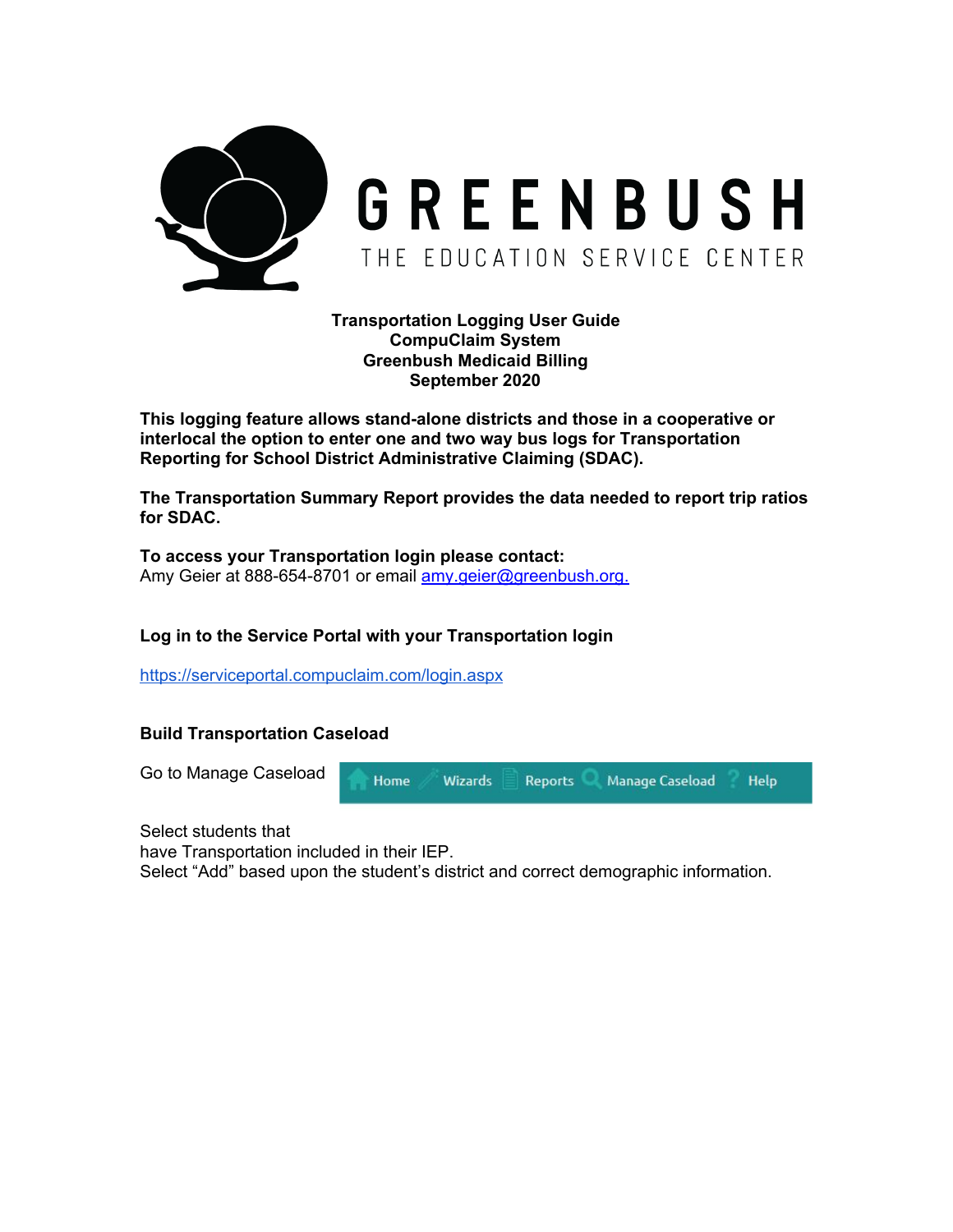|     | <b>Last Name</b><br>Enter student's last name here | <b>First Name</b><br>Enter student's first name here | <b>State's Student ID</b><br>Enter State assigned student's ID Student's Local ID |                  | <b>Local Student ID</b> |                       | □ Only show students on my caseload ⊡ Only show active students |        |        |           |             |
|-----|----------------------------------------------------|------------------------------------------------------|-----------------------------------------------------------------------------------|------------------|-------------------------|-----------------------|-----------------------------------------------------------------|--------|--------|-----------|-------------|
|     | <b>District</b>                                    | <b>State StudentID</b>                               | <b>Local Student ID</b>                                                           | <b>Last Name</b> | <b>First Name</b>       | <b>Middle Initial</b> | <b>Birthdate</b>                                                | Gender | School | Grade     | Active      |
| Add | <b>KS</b> Demo                                     | E1234                                                |                                                                                   | Bjorgman         | Kristoff                |                       | 3/12/2013                                                       | Male   |        |           | True        |
| Add | <b>KS</b> Demo                                     | A1234                                                |                                                                                   | Frozen           | Elsa                    |                       | 10/23/2012                                                      | Female |        |           | True        |
| Add | <b>KS</b> Demo                                     | <b>TMP9878789</b>                                    | 65655                                                                             | Kupz             | Yeti                    | K                     | 4/20/2001                                                       | Female |        |           | True        |
| Add | KS Demo                                            | TMP1122222                                           |                                                                                   | Llama            | Ima                     | $\sigma$              | 10/19/2011                                                      | Female |        | 1st Grade | True        |
| Add | <b>KS</b> Demo                                     | D1234                                                |                                                                                   | Lyon             | Simba                   |                       | 12/14/2005                                                      | Male   |        |           | <b>True</b> |
| Add | KS Demo                                            | B1234                                                |                                                                                   | Mermaid          | Ariel                   |                       | 1/25/2010                                                       | Female |        |           | True        |
| Add | <b>KS</b> Demo                                     | C1234                                                |                                                                                   | Ryder            | Flyn                    |                       | 4/11/2001                                                       | Male   |        |           | <b>True</b> |
| Add | <b>KS</b> Demo                                     | 1113335689                                           |                                                                                   | Student          | Ima                     |                       | 2/11/2009                                                       | Female |        |           | True        |
| Add | <b>KS</b> Demo                                     | 2255998989                                           |                                                                                   | Student          | <b>KSDEMO</b>           |                       | 2/11/2009                                                       | Female |        | 1st Grade | True        |
| Add | <b>KS</b> Demo                                     | 99999999                                             |                                                                                   | Study            | Liketa                  |                       | 8/1/2019                                                        | Female |        |           | <b>True</b> |



When all students with transportation in their IEP are added, review the list by selecting "Only show students on my caseload".

 $\boxdot$  Only show students on my caseload  $\boxdot$  Only show active students

If the list is correct, then select "Export to Excel" at the bottom of the Manage Caseload page.

**x Export to Excel** 

Retain a copy for your records and then share the list with Greenbush Medicaid (see below)

# **Notify Greenbush Medicaid to Flag Students**

Please send the list of Transportation students from the excel download to your Greenbush Medicaid Contact through your Greenbush Health Google Drive.

Your Greenbush Medicaid contact will flag these students as Transportation in the Service Portal.

*Please note, if this step is skipped the final report will not include any data.*

# **Log Student Trips**

Select Wizards on Toolbar



Select Transportation Wizard.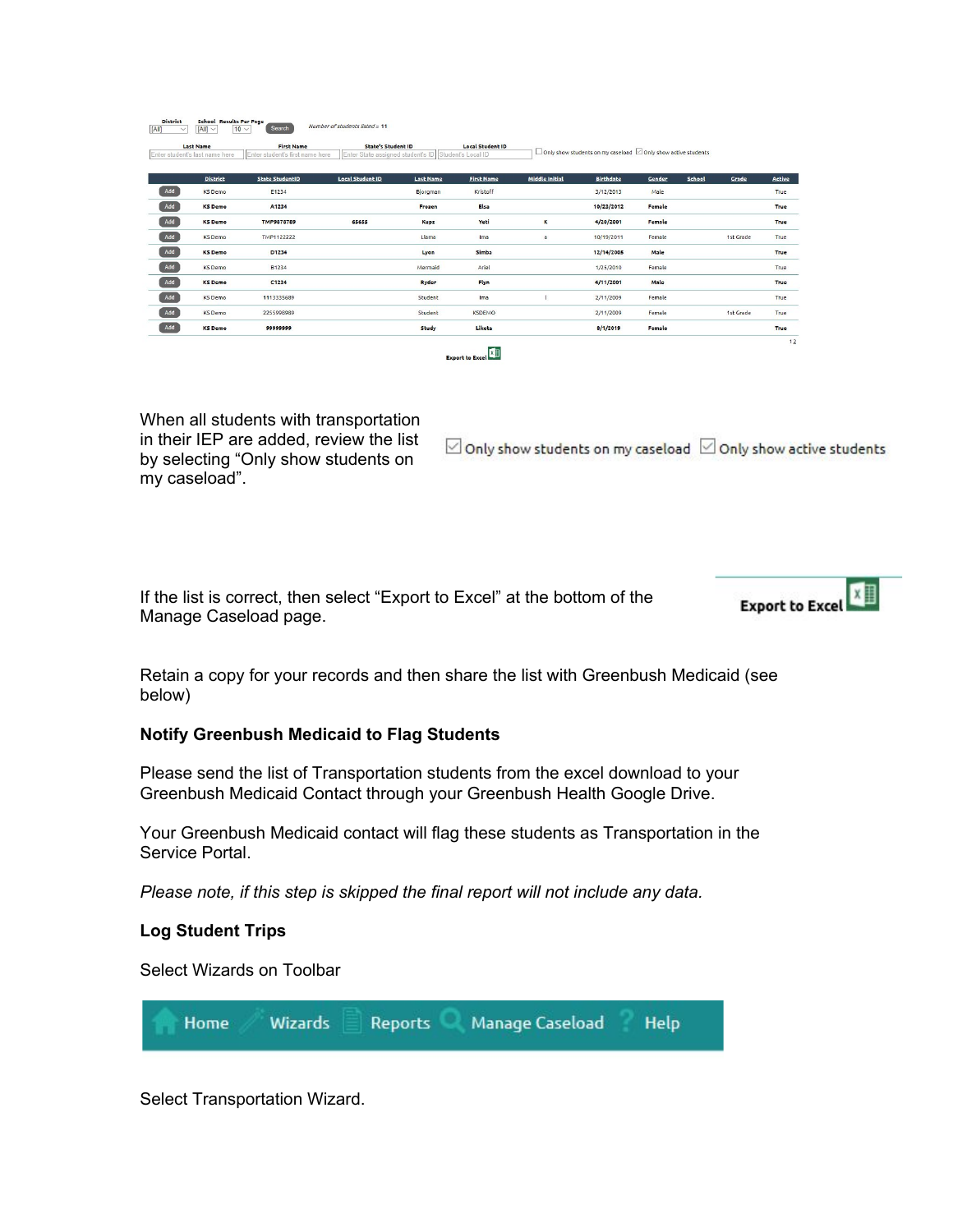#### Wizards



Select "Only show students on my caseload".



Search by student Last Name and First Name. Click in the box to the left of the district name to select a student.

You can select one student at a time or multiple students.

| <b>District Name</b> |  |
|----------------------|--|
| <b>KS</b> Demo       |  |
|                      |  |

Select Next when you are ready to enter the transportation logs.



*(Please note, if Greenbush has not been notified to Flag the student with Specialized Transportation, the final report will be inaccurate. Please be sure to send any updates throughout the year to your Greenbush Medicaid Contact.)*

If you selected multiple students, you will see arrows on either side of the student names. Be sure you are logging on the correct student.



The calendar defaults to the current month and year. You may change the date by using the arrows or by selecting the drop down arrow within the month or year.

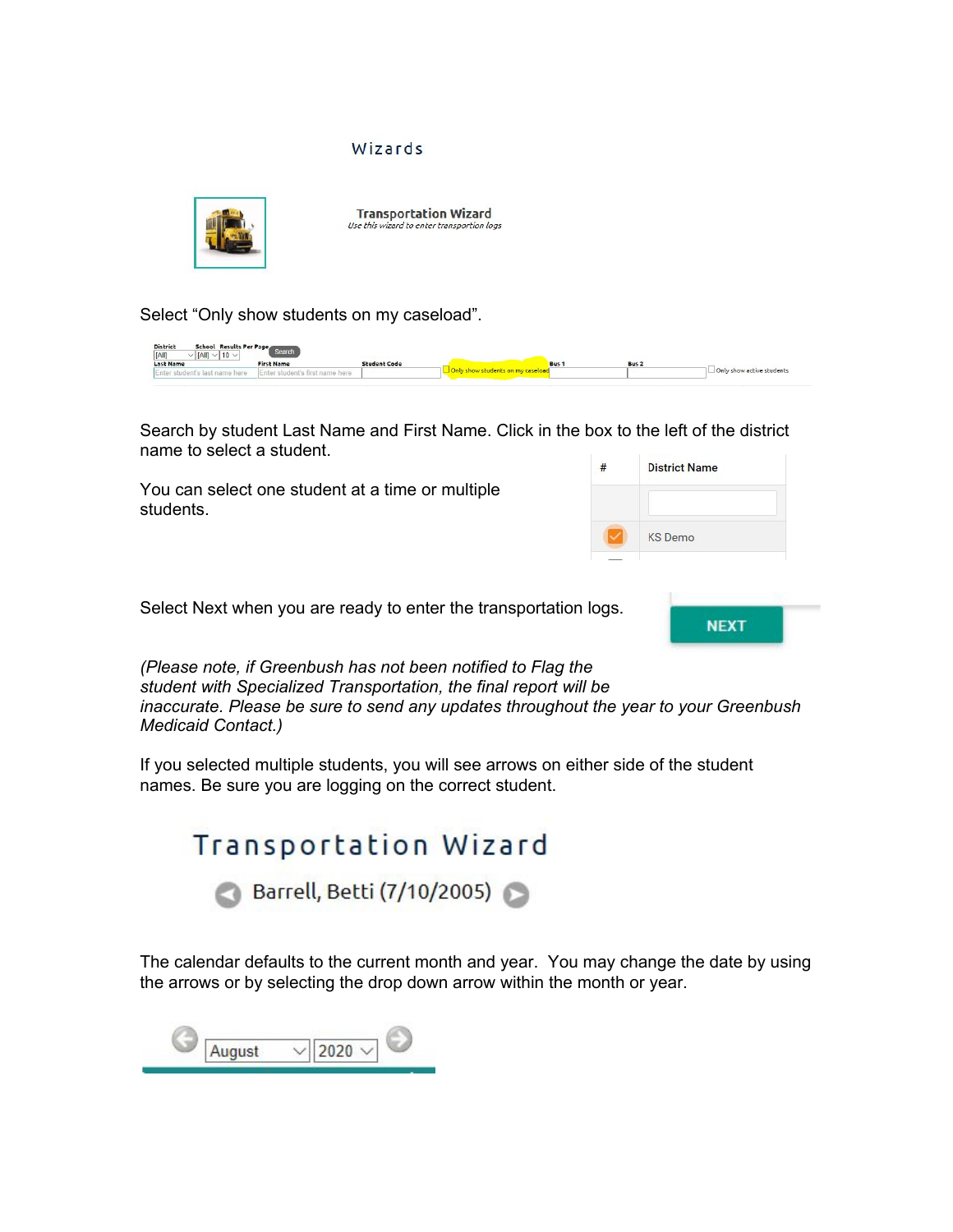The calendar allows for single day, entire week or entire month logging.

Select either a single day by selecting the box in the date field. Select an entire week by choosing "Select Week".

| 16                              | 17 <sup>1</sup> | The control of the present<br>18 | 19 | 20 | 21 |
|---------------------------------|-----------------|----------------------------------|----|----|----|
| Select<br>Week<br>Clear<br>Week |                 |                                  |    |    |    |

To choose the entire month, select "Check All".

Check All | Check None | Inverse Selection

Once you have the selected dates, choose "1 Way" or "2 Way" transportation.

Log Selected Days: 1 Way Log Selected Days: 2 Way

This will complete your transportation log for that student. You will see the transportation trip(s) on the calendar. You can use this view to review if the log was entered correctly.

|                                 | 3 <sub>1</sub>                     | 81 L                               |                                    |                                    |                                    |  |
|---------------------------------|------------------------------------|------------------------------------|------------------------------------|------------------------------------|------------------------------------|--|
| Select<br>Week<br>Clear<br>Week | 2 Specialized Transportation trips | 2 Specialized Transportation trips | 2 Specialized Transportation trips | 2 Specialized Transportation trips | 2 Specialized Transportation trips |  |

To enter a transportation log on another student repeat the above steps for the next student. If multiple students were selected, utilize the arrows next to the student names.

When all logs are entered click Logout on the toolbar in the right hand corner.

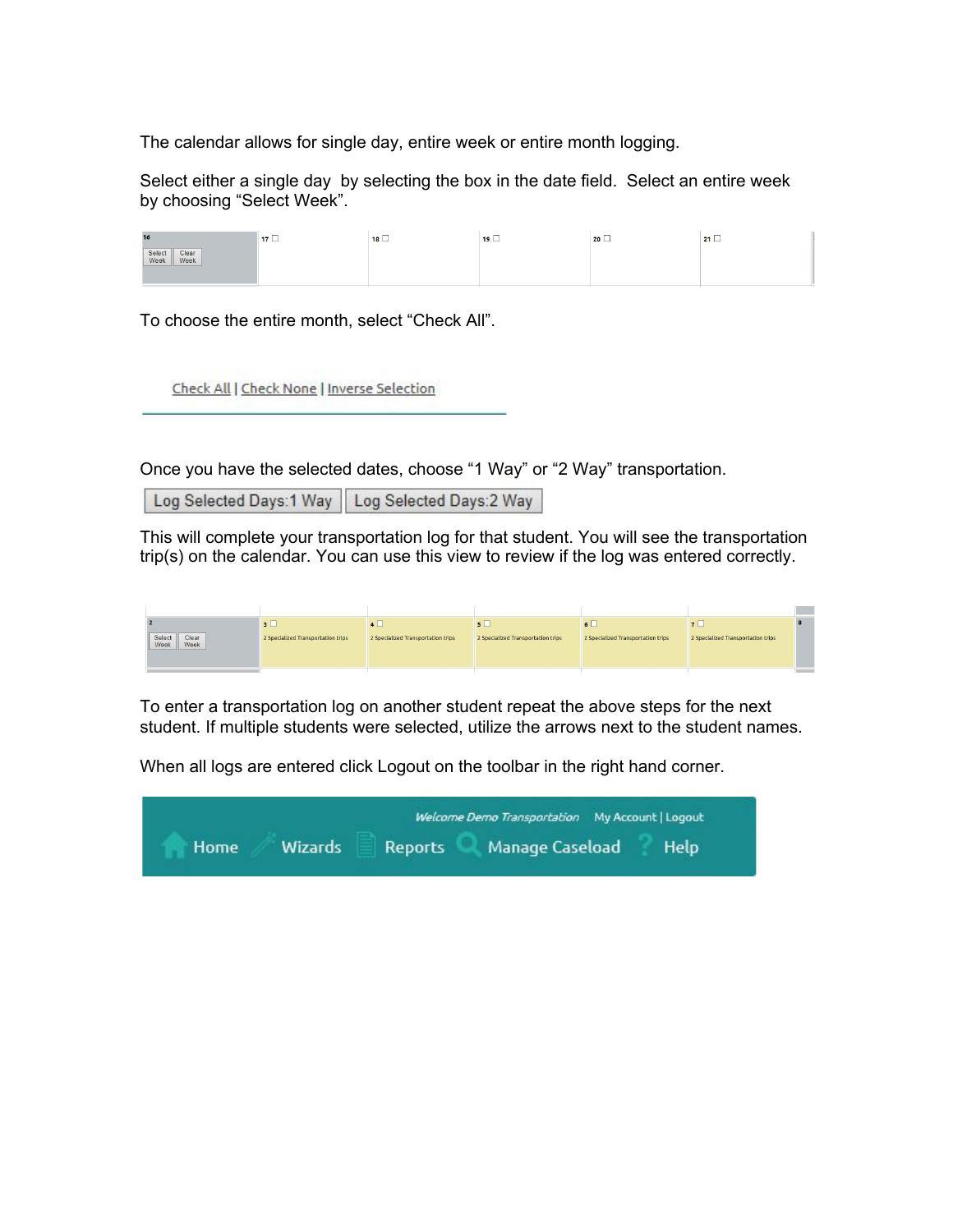# **To Delete a Transportation Log**

On the Transportation Wizard Calendar scroll to the bottom left hand corner of the page. A display of the logs entered is visible. To delete the log(s), click the box to the left of "Log Type". When all logs are selected then click "Delete Selected Logs".

| r.                          | Log Type               | <b>Service Date Status</b> |         |  |  |  |  |  |  |
|-----------------------------|------------------------|----------------------------|---------|--|--|--|--|--|--|
| $\Box$                      | Service Log   8/7/2020 |                            | Pending |  |  |  |  |  |  |
| $\Box$                      | Service Log   8/7/2020 |                            | Pending |  |  |  |  |  |  |
| H                           | Service Log   8/6/2020 |                            | Pending |  |  |  |  |  |  |
| D.                          | Service Log 8/6/2020   |                            | Pending |  |  |  |  |  |  |
| n                           | Service Log   8/5/2020 |                            | Pending |  |  |  |  |  |  |
| H                           | Service Log   8/5/2020 |                            | Pending |  |  |  |  |  |  |
| н                           | Service Log   8/4/2020 |                            | Pending |  |  |  |  |  |  |
| U                           | Service Log   8/4/2020 |                            | Pending |  |  |  |  |  |  |
| H                           | Service Log 8/3/2020   |                            | Pending |  |  |  |  |  |  |
| $\sim$                      | Service Log   8/3/2020 |                            | Pending |  |  |  |  |  |  |
| <b>Delete Selected Logs</b> |                        |                            |         |  |  |  |  |  |  |

#### **View Reports**

Log into the Service Portal using your District Administrator login. If you do not have this level of access, please contact Amy Geier or Marlene Willis for assistance.

### **Step 1:**

Select Reports on the Toolbar then select Transportation Summary LEA Only.

| Manage Caseload<br><b>Wizards</b><br>Help<br>Home<br>Reports |  |
|--------------------------------------------------------------|--|
| Reports                                                      |  |
|                                                              |  |
| <b>Transportation Summary LEA Only</b>                       |  |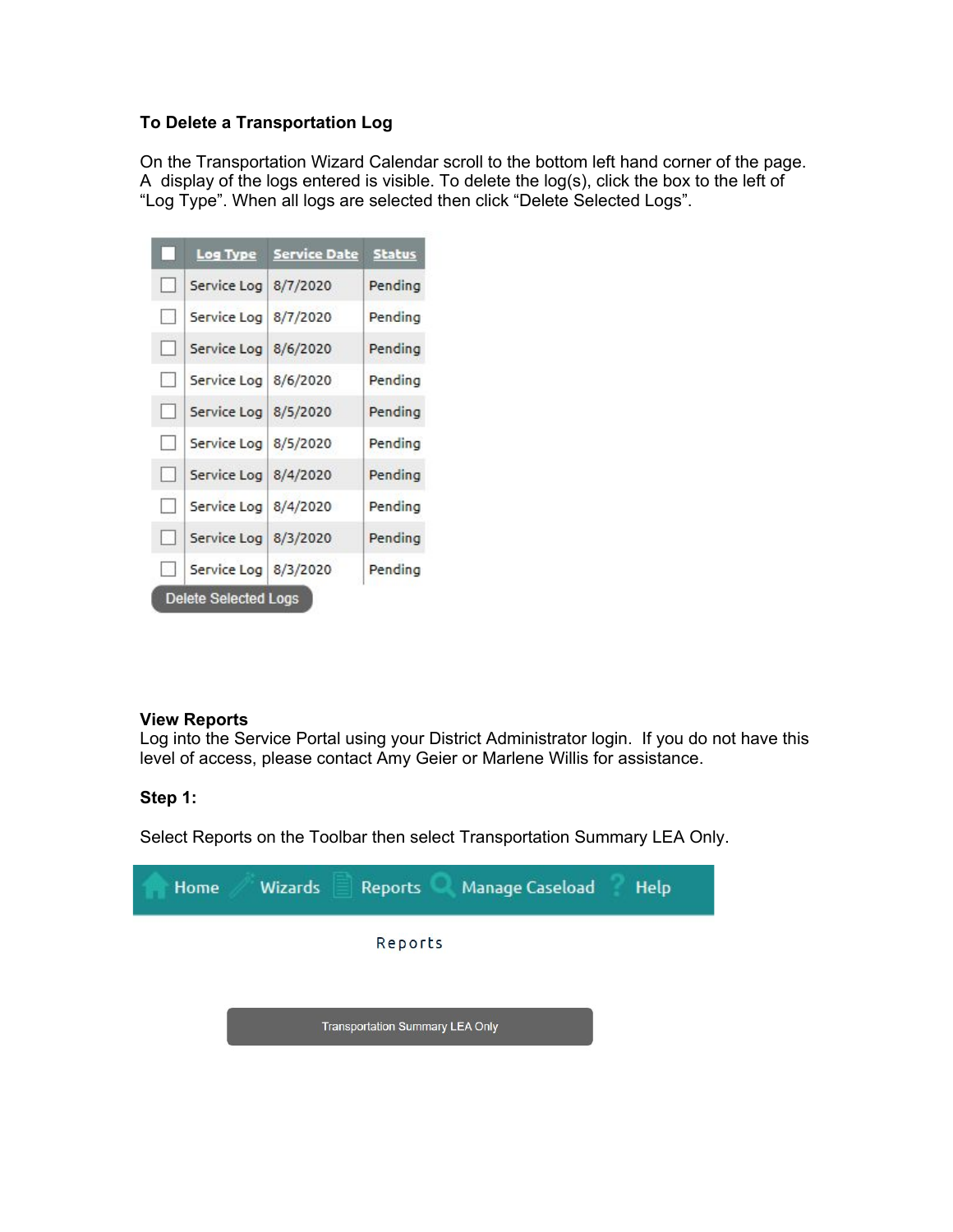Select either "Month:Date of Service" by using the drop-down option or enter a "Start Date and End Date"

Select the correct District from the drop-down option.



Select Search.

### **Step 2:**

**Communication** 

The report is now visible on the screen. The following is a list of the report fields you will see.

- All Trips: Counts all transportation logs that have been entered.
- Transp Elig: Student has been flagged transportation. \*
- Med Elig: Student is Medicaid Eligible for that time period.
- Service Match: There is a matching service on that day.
- TEM: Transportation in IEP, Eligible for Medicaid, and Matching service
- TM: Transportation in IEP, Matching Service

*\*Please note: in order for this report to be accurate, Greenbush must be notified to Flag the student as Transportation Eligible. Also, to be accurate service providers must have entered all eligible student services for the year.*

| Rows Returned: 115 |            |                                                                                            |     |           |  |                          |  |                   |   |                 |               |            |
|--------------------|------------|--------------------------------------------------------------------------------------------|-----|-----------|--|--------------------------|--|-------------------|---|-----------------|---------------|------------|
|                    | District . | Student Name ^                                                                             |     |           |  |                          |  |                   |   |                 |               |            |
|                    |            | Service Date                                                                               |     | - Service |  | <b>Service Type Desc</b> |  | <b>Trans Flag</b> |   | <b>Med Elig</b> | Service Match | <b>TEM</b> |
|                    |            |                                                                                            | (9) |           |  |                          |  |                   | Ÿ |                 |               |            |
|                    | $\Box$     | District: KS Demo (All Trips: 115, Transp Eliq: 33, Med Eliq: 0, Match: 16, TEM: 0, TM: 5) |     |           |  |                          |  |                   |   |                 |               |            |
|                    |            | All Trips: 115                                                                             |     |           |  | Transp Elig: 33          |  |                   |   | Med Elig: 0     | Match: 16     | TEM: 0     |

To view a list of students with data, click on the (+) plus sign on the left side of the District name.

To view individual student data, click the (+) plus sign to the left of the student name.

|  |                                                                                                                                    | District $\sim$ 1<br>■ Student Name ▲                                                                                     |             |                                                       |                   |                 |               |            |                |  |  |  |  |
|--|------------------------------------------------------------------------------------------------------------------------------------|---------------------------------------------------------------------------------------------------------------------------|-------------|-------------------------------------------------------|-------------------|-----------------|---------------|------------|----------------|--|--|--|--|
|  |                                                                                                                                    | Service Date                                                                                                              | $-$ Service | Service Type Desc                                     | <b>Trans Flag</b> | <b>Med Elia</b> | Service Match | <b>TEN</b> |                |  |  |  |  |
|  |                                                                                                                                    |                                                                                                                           |             |                                                       |                   |                 |               |            |                |  |  |  |  |
|  |                                                                                                                                    | E District: KS Demo (All Trips: 115, Transp Eliq: 33, Med Eliq: 0, Match: 16, TEM: 0, TM: 5) (Continued on the next page) |             |                                                       |                   |                 |               |            |                |  |  |  |  |
|  | El Student Name: Barrell, Betti (All Trips: 28, Transp Eliq: 0, Med Eliq: 0, Match: 0, TEM: 0, TM: 0) (Continued on the next page) |                                                                                                                           |             |                                                       |                   |                 |               |            |                |  |  |  |  |
|  |                                                                                                                                    | 8/3/2020                                                                                                                  |             | Specialized Transportation Specialized Transportation |                   |                 |               |            |                |  |  |  |  |
|  |                                                                                                                                    | 8/3/2020                                                                                                                  |             | Specialized Transportation Specialized Transportation |                   |                 |               |            | $\overline{0}$ |  |  |  |  |